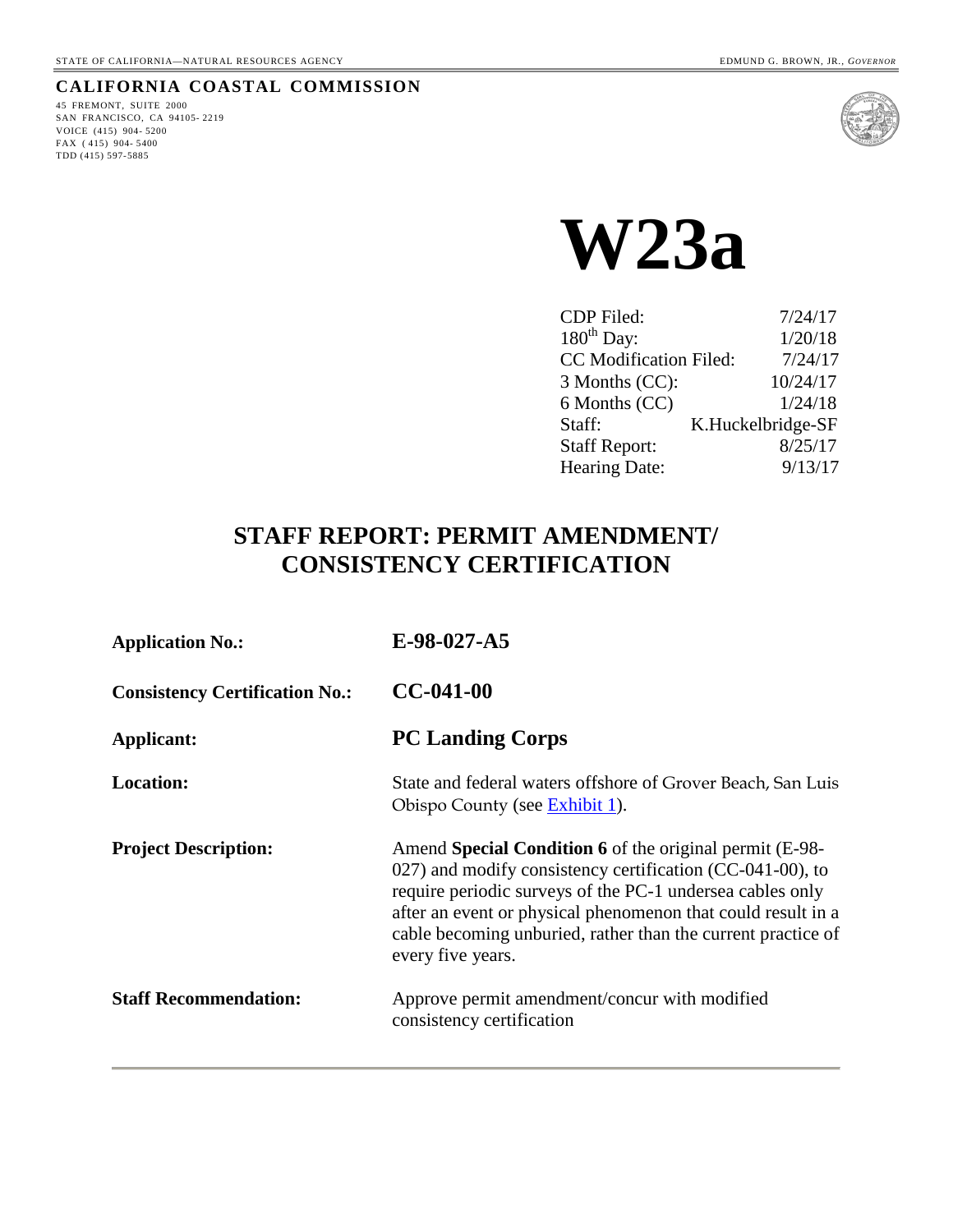# **SUMMARY OF STAFF RECOMMENDATION**

In July 2000, the Commission approved coastal development permit E-98-027 and concurred with consistency certification number CC-041-00 for the installation, operation, and maintenance of the Pan American Crossing (PAC) cable system and the PC Landing (PC) cables in State and federal waters [\(Exhibit 1\)](https://documents.coastal.ca.gov/reports/2017/9/w23a/w23a-9-2017-exhibits.pdf). Both cable systems were installed between August 2000 and March 2001.

Key Coastal Act issues addressed in the findings for the original permit include potential adverse effects on coastal resources related to entanglement with the cables. Specifically, the findings addressed concerns that: 1) whales may become entangled with the cables, 2) trawlers may snag their gear on a cable and thus lose gear and fishing time, or 3) abandoned trawl nets may entangle and drown marine mammals or other marine wildlife. To prevent potential adverse impacts associated with entanglement, **Special Condition 4** of the original permit required the applicant to bury the cables to a depth of 1.0 meter except where precluded by seafloor substrates. **Special Condition 6** requires that every 18 to 24 months for the life of project, the applicant shall survey the cable routes to verify that the cables remain buried. If the cable survey indicates that previously buried cable has become unburied, the applicant is required to re-bury the cable segments. In February 2006, the CDP and consistency certification were amended to extend the survey interval to five years for the PC-1 cables.

The results of the 2001 post-lay inspection survey and four periodic surveys completed in 2003, 2005, 2010 and 2015 demonstrate that buried cable remains buried. The applicant therefore proposes to eliminate the requirement to survey the cables every five years and replace it with a requirement to survey only after an event or physical phenomenon that could result in a cable becoming unburied. Since buried cable has remained buried over time and no conflicts have been reported since its installation, eliminating periodic burial surveys and instead surveying the cable only after a natural or anthropogenic event that has the potential to expose the cable (i.e, seismic activity or gear snag) will not reduce protection of coastal resources. Furthermore, eliminating the periodic burial surveys will reduce the environmental effects associated with performing the surveys (e.g., air emissions from survey vessels and potential conflicts with commercial fishing along the cable survey routes). The Central California Joint Cable/Fisheries Liaison Committee supports the proposed amendment [\(Exhibit 2\)](https://documents.coastal.ca.gov/reports/2017/9/w23a/w23a-9-2017-exhibits.pdf).

Commission staff recommends that the Commission approve the proposed permit amendment and concur with PC Landing Corps' modified consistency certification. The **motions** to implement this recommendation are found on **Page 4**. The standard of review for this amendment is Chapter 3 of the Coastal Act.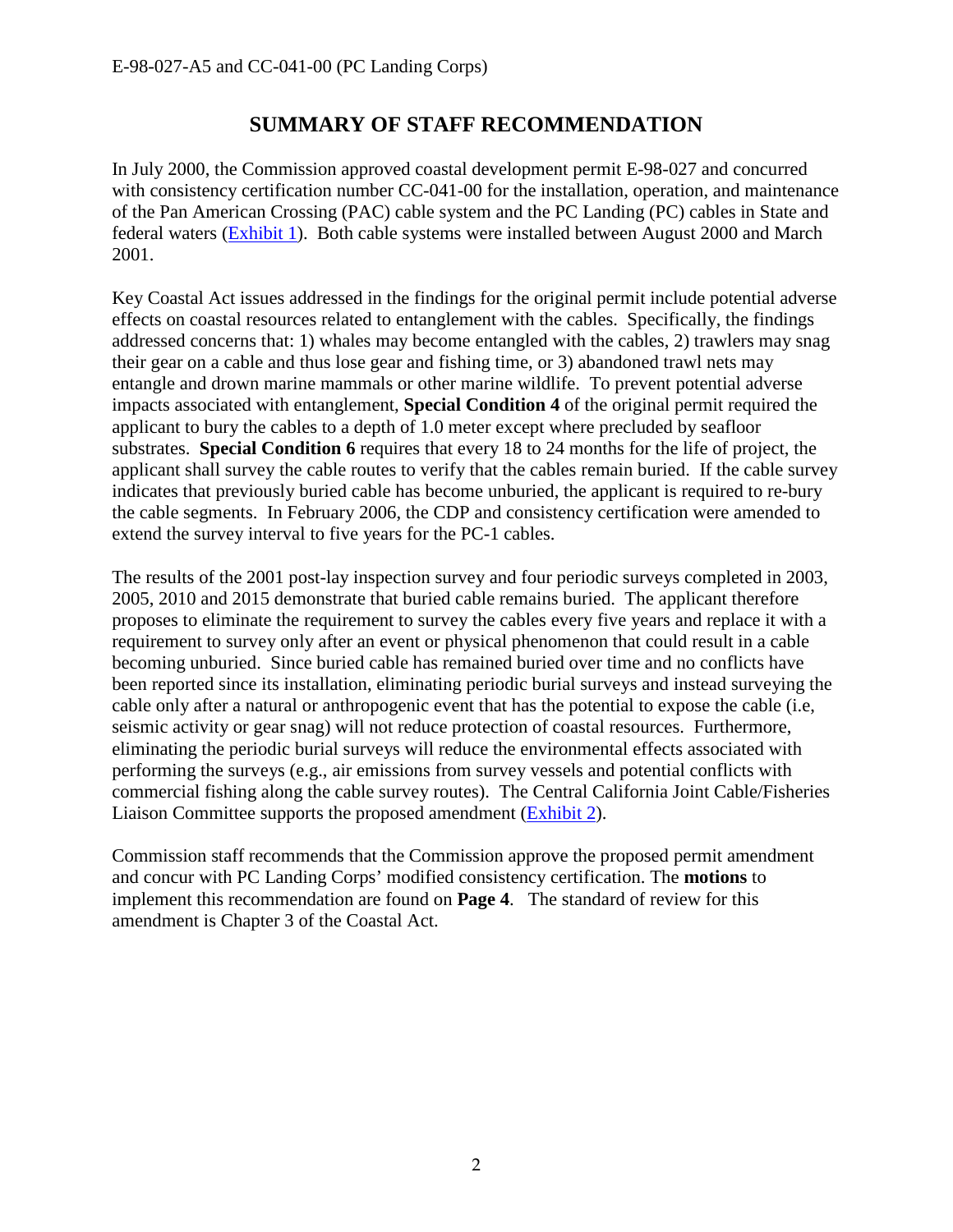# **TABLE OF CONTENTS**

# **APPENDICES**

[Appendix A – Substantive File Documents](#page-11-0)

# **[EXHIBITS](https://documents.coastal.ca.gov/reports/2017/9/w23a/w23a-9-2017-exhibits.pdf)**

Exhibit 1 – Project Map Including PAC/PC-1 Cable Routes Exhibit 2 – Letter from Central California Joint Cable/Fisheries Liaison Committee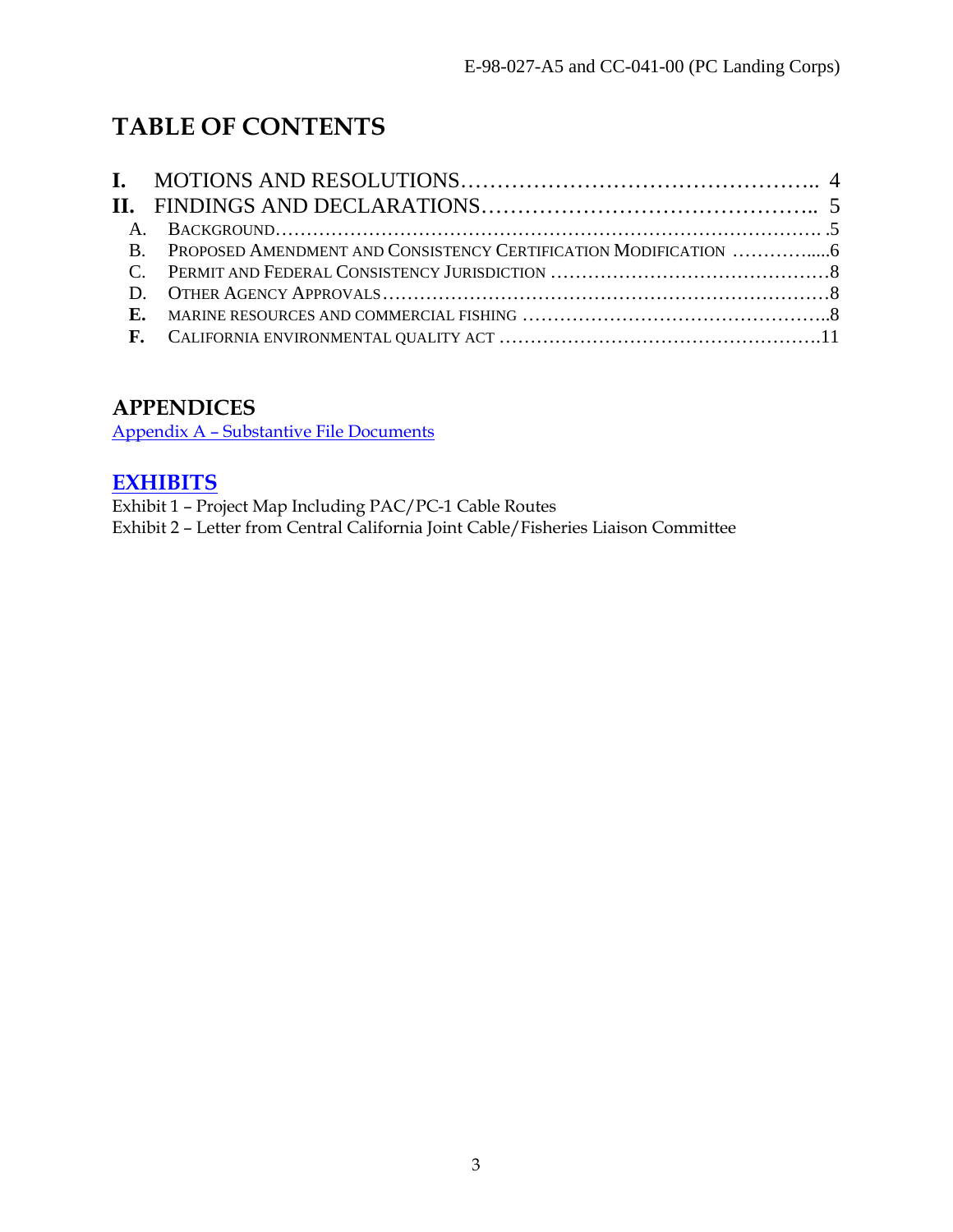# <span id="page-3-0"></span>**I. MOTIONS AND RESOLUTIONS**

#### **1. Coastal Development Permit Amendment**

#### **Motion:**

*I move that the Commission approve Coastal Development Permit Amendment Application No. E-98-027-A5 subject to the conditions set forth in the staff recommendation.* 

Staff recommends a **YES** vote on the foregoing motion. Passage of this motion will result in conditional approval of the permit amendment and adoption of the following resolution and findings. The motion passes only by affirmative vote of a majority of the Commissioners present.

#### **Resolution:**

*The Commission hereby approves Coastal Development Permit Amendment E-98- 027-A5 and adopts the findings set forth below on grounds that the development as conditioned will be in conformity with the policies of Chapter 3 of the Coastal Act. Approval of the permit complies with the California Environmental Quality Act because either 1) feasible mitigation measures and/or alternatives have been incorporated to substantially lessen any significant adverse effects of the development on the environment, or 2) there are no further feasible mitigation measures or alternatives that would substantially lessen any significant adverse impacts of the development on the environment.* 

### **2. Consistency Certification**

#### **Motion**:

*I move that the Commission concur that PC Landing Corps' certification that with the proposed modification of Consistency Certification CC-041-00, the project, as modified, remains consistent with the enforceable policies of the California Coastal Management Program (CCMP).* 

Staff recommends a **YES** vote on the motion. Passage of this motion will result in an agreement with the certification that the project remains consistent with the CCMP and adoption of the following resolution and findings. An affirmative vote of a majority of the Commissioners present is required to pass the motion.

#### **Resolution to Concur with Modification to Consistency Certification:**

*The Commission hereby concurs with PC Landing Corps' modification of Consistency Certification CC-041-00 on the grounds that the project remains consistent with the enforceable policies of the CCMP.*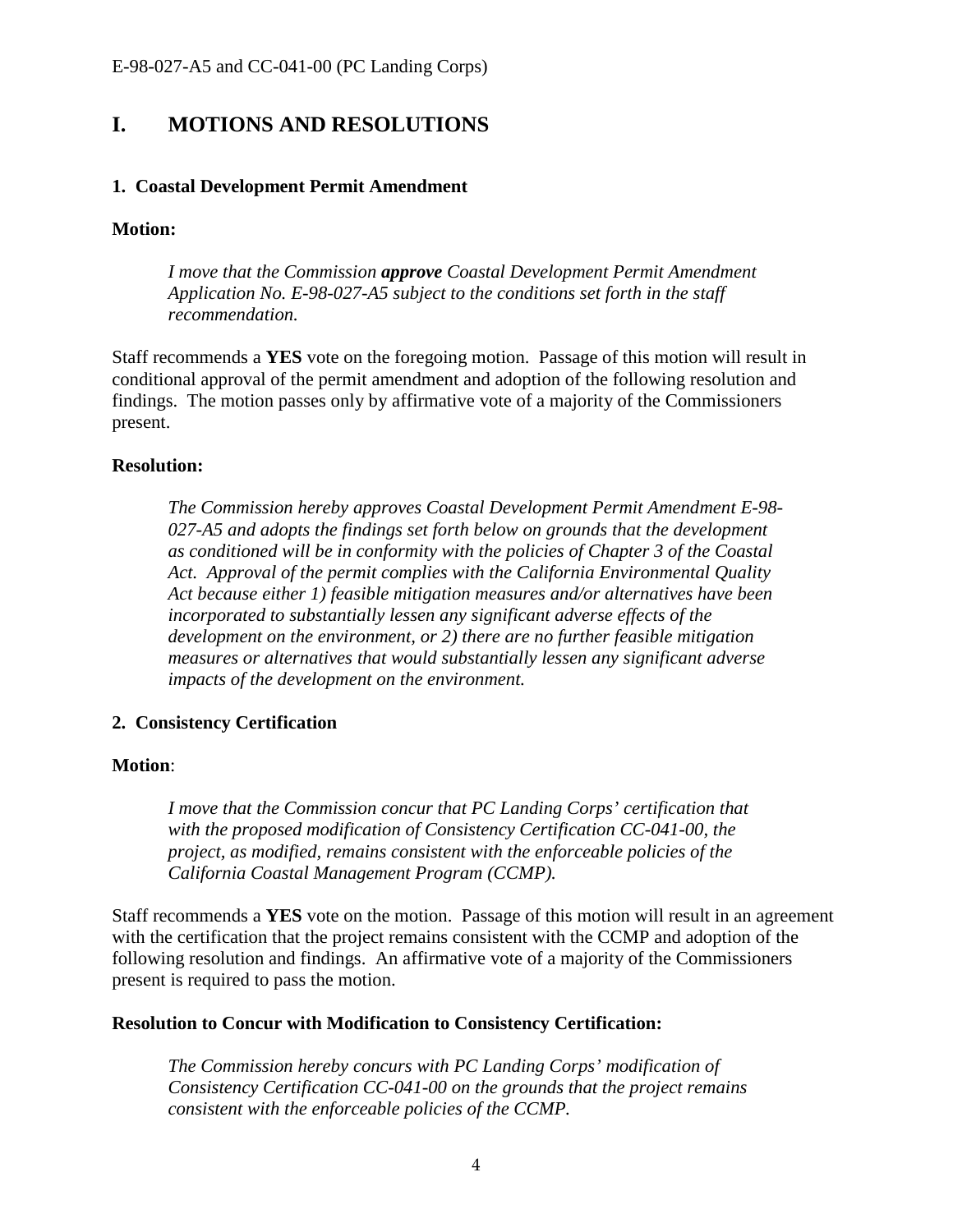# <span id="page-4-0"></span>**II. FINDINGS AND DECLARATIONS**

# <span id="page-4-1"></span>**A. BACKGROUND**

 $\overline{a}$ 

In July 2000, the Commission approved coastal development permit (CDP) E-98-027 and consistency certification number CC-041-00 for the installation, operation, and maintenance of the PC-1 submarine cable system, an oceanic telecommunications fiber optic cable system in State and federal waters offshore of Grover Beach in San Luis Obispo County (see [Exhibit 1\)](https://documents.coastal.ca.gov/reports/2017/9/w23a/w23a-9-2017-exhibits.pdf). The PC-1 Segment E (PC-1E) cable extends from Grover Beach to Harbor Point, Washington and then to Ajigaura, Japan. The PC-1 Segment S (PC-1S) cable extends directly from Grover Beach to Shima, Japan. Construction of the cables was completed in January 2001.

The original permit and consistency certification authorized three cable segments for two coapplicants: the PC cable segments—including PC-1E and PC-1S—owned and operated by PC Landing Corporation; and the PAC segment, owned and operated by PAC Landing Corporation. At the time of the original project review, both PC Landing Corporation and PAC Landing Corporation were subsidiaries of Global Crossing Ltd. However, since the cables were approved and installed, ownership of the two cable systems has diverged. Level 3 Communications LLC is the current owner of the PAC cable and PC Landing Corps remains the owner for the PC-1 cables. The application currently before the Commission is an application by PC Landing Corps only, and applies to the PC-1 segments only.

In addition to the PC/PAC cable project, the Commission approved the installation and operation of eight offshore fiber optic cable systems between 2000 and 2009.<sup>[1](#page-4-2)</sup> The Commission required each applicant to bury the cable in soft sediment, where feasible, to avoid interference with commercial fishing gear and prevent whale entanglements. Each permit also required that every cable be surveyed every 18 to 24 months to determine if the cable remains buried. If previously buried cable becomes unburied the conditions require it to be reburied. In each case, the applicant, as part of its consistency certification, agreed to implement these same measures in federal waters.

By 2005, most of the fiber optic cable companies had completed two cable burial surveys. Generally, the results of these surveys showed that buried cable remains buried and stable. As a result, in 2006, 2007, 2010, 2012, and 2014, the Commission approved amendments to all eight of the permits for installation of fiber optic cables approved by the Commission to extend the required burial survey interval from once every 18 to [2](#page-4-3)4 months to every five years.<sup>2</sup> In 2016,

<span id="page-4-2"></span><sup>&</sup>lt;sup>1</sup> E-98-027/CC-041-00 - PC Landing Corporation and PAC Landing Corporation; E-98-029/CC-059-00, E-00-004/CC-078-00 and E-08-021/CC-005-09 – AT&T Corporation; E-99-011/CC-028-00 – MFS Globenet, Inc.; E-00- 008/CC-110-00 – Global West Network, Inc.; and E-05-007/CC-076-05 – Monterey Bay Research Institute.

<span id="page-4-3"></span> $^{2}$  E-98-027-A2/CC-041-00 – PC Landing, approved 2/9/06; E-98-027-A3/ CC-041-00 – PAC Landing, approved 6/15/06; E-99-011-A2/CC-028-00 – MFS Globenet, Inc, approved 8/8/07; E-98-029-A2/CC-059-00 and E-00-004- A1/CC-078-00 – AT&T Corporation, approved 11/15/07, E-01-029-A3/CC-111-01 – Tata Communications, approved 12/17/2010, E-05-007/CC-76-05 – Monterey Bay Research Institute, approved 8/10/12, E-01-029- A4/CC-111-01 – GU holdings, approved 12/12/14.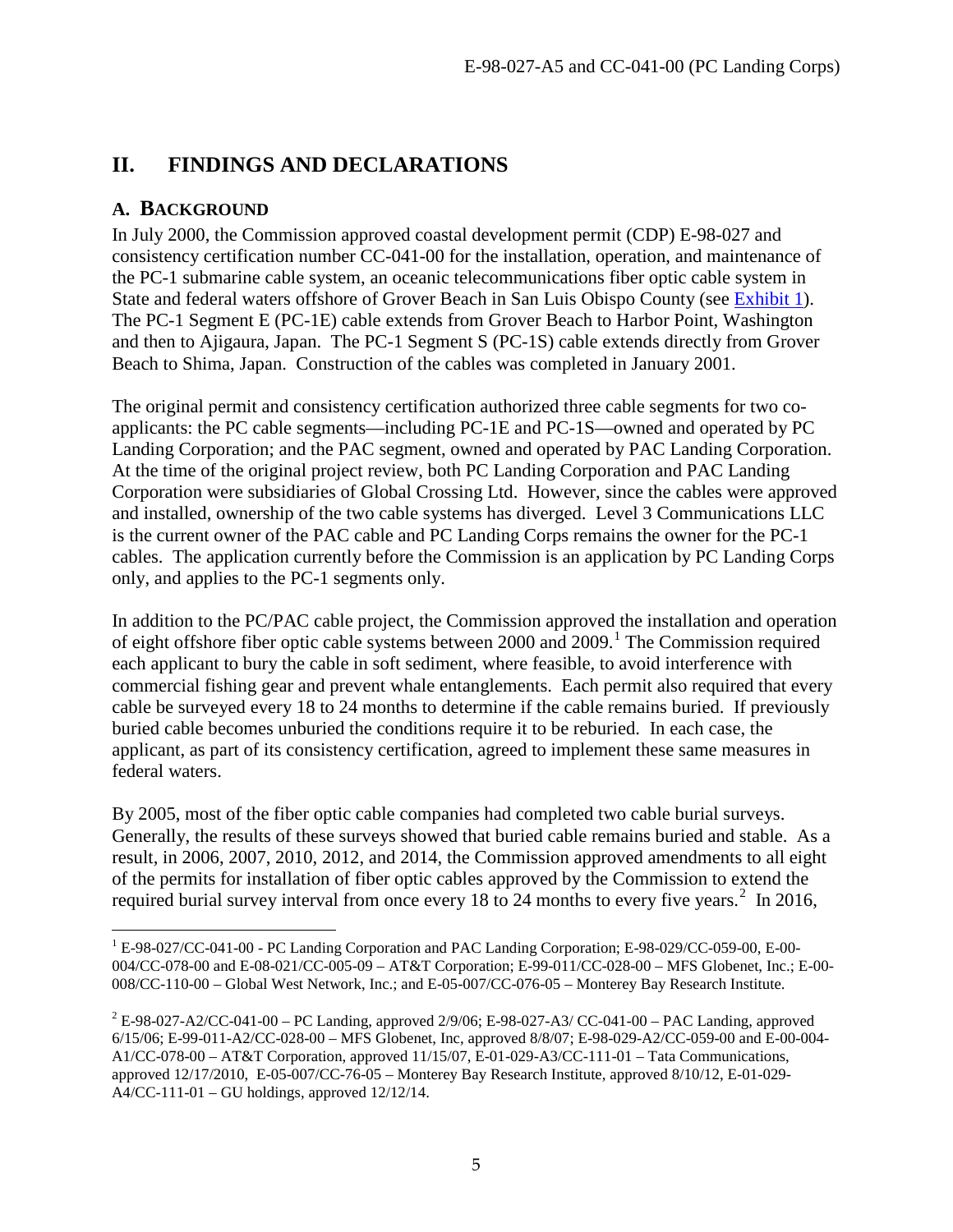the Commission approved a new fiber optic cable project proposed by MC Global (CDP 9-16- 0160/CC-0002-16), bypassing the 18 to 24 month survey interval, and instead requiring surveys every five years from the onset.

In December 2016, the Commission approved E-98-027-A4 and modified CC-041-00 to revise Special Condition 6 to require periodic surveys of the PAC cable only after an event or physical phenomenon that could result in a cable becoming unburied, rather than the current practice of every five years. This application seeks the same revision for the PC-1 cables.

# <span id="page-5-0"></span>**B. PROPOSED AMENDMENT AND CONSISTENCY CERTIFICATION MODIFICATION**

**Special Condition 6** of the original coastal development permit (CDP) E-98-027 required periodic cable inspection surveys in State waters every 18 to 24 months. In its consistency certification, CC-041-00, PC Landing Corps committed to performing burial surveys every 18 to 24 months for the cable segments in federal waters. The purpose of the periodic surveys is to ensure that previously buried cable remains buried. If a cable survey indicates that previously buried cable has become unburied, the cable owner is required to re-bury the cable segments.

The CDP and Consistency Certification were amended in 2006 to extend the interval between burial surveys to five years. Surveys conducted in 2003 and 2005 indicated that the cable had remained buried over time. Thus, the Commission found that changing the frequency of the burial surveys from every two years to every five years would not reduce protection of coastal resources. Furthermore, the Commission found that changing the frequency of the burial surveys would reduce the environmental effects associated with performing the surveys (e.g., air emissions from survey vessels and potential conflicts with commercial fishing along the cable survey routes). The Central California Joint Cable/Fisheries Liaison Committee supported the proposed five-year survey interval.

Since the permit was amended, the owner of the PC-1 cables conducted two additional surveys, in 2010 and 2015. The results of these surveys, similar to the surveys conducted in 2003 and 2005, demonstrate that buried cable remains buried. The surveys found that burial depths were sometimes greater than the as-laid burial depth due to natural settlement and sedimentation over time. The surveys did not find any indication that the cable had been dragged or moved. PC Landing Corps therefore proposes to eliminate the requirement to survey the cables every five years and replace it with a requirement to survey only after an event or physical phenomenon that could result in a cable becoming unburied.

The proposed revised special condition set forth below would supersede and replace **Special Condition 6** approved by the Commission in CDP E-98-027 as it applies to the PC-1 cables. The revisions are illustrated by strikethroughs for deletions and underlining for additions. All other requirements of the Commission's approval of CDP E-98-027, including but not limited to the Standard Conditions set forth in Section 2.0 of the Commission's findings, remain in full force and effect with respect to the amended project.

**6. Cable Surveys.** The applicants shall survey the cable routes from the mean high tide line to the seaward extend of the territorial waters of the State of California to verify that the cables have remained buried consistent with the as-built cable burial plan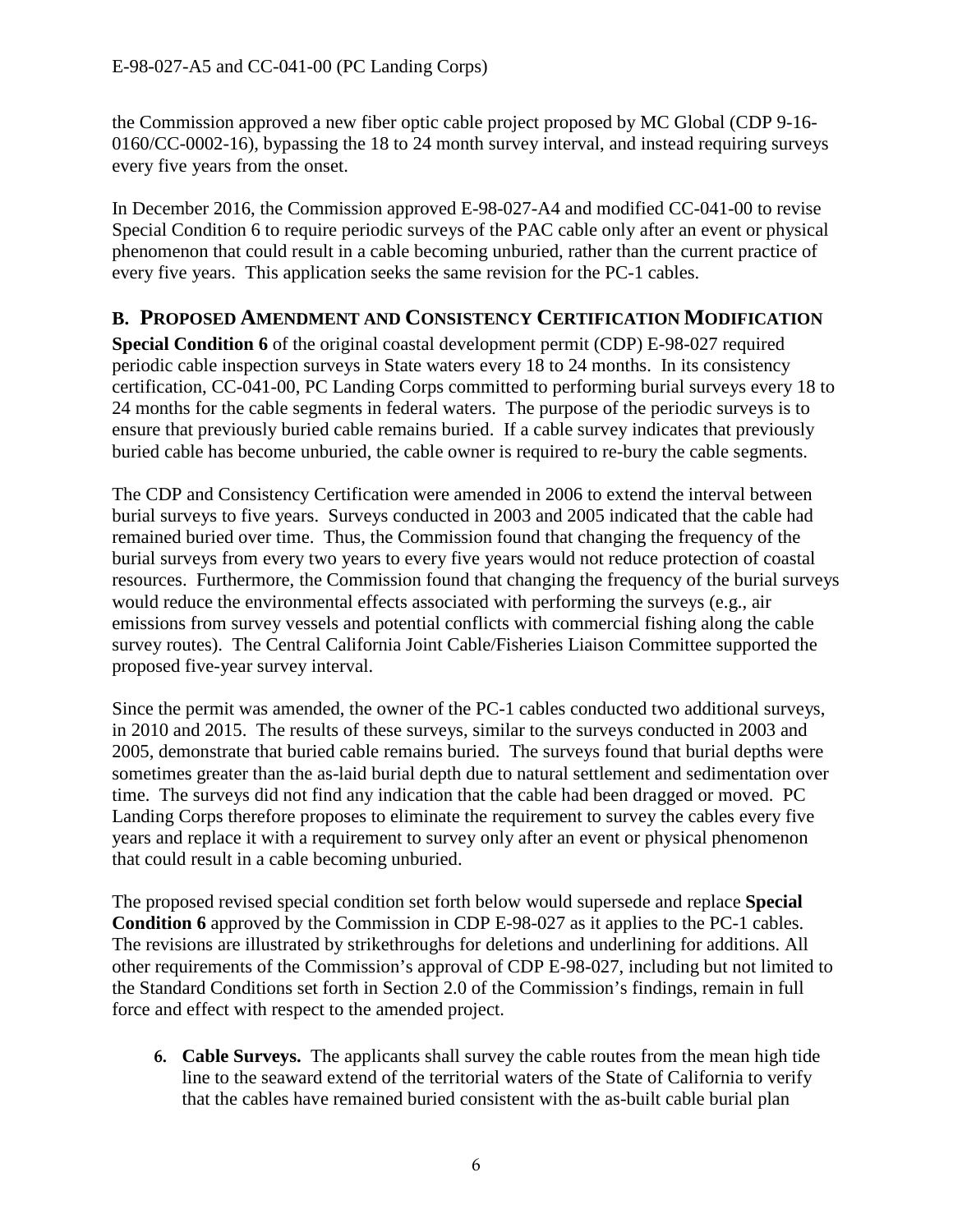required by **Special Condition 5**. A third party approved by the Executive Director with a remotely operated vehicle ("ROV") equipped with video and still cameras shall conduct the survey. Within 30 days of survey completion, the applicants shall submit to the Executive Director a report describing the results of the survey. If the survey shows that a segment(s) of a cable is no longer buried consistent with the as-built cable burial plan required by **Special Condition 5**, the applicants shall, within 30 days of survey completion, submit to the Executive Director for approval a plan to re-bury those cable segments.

- (a) PC-1 Cable Segments. The cable surveys as described above shall be performed for the PC-1 cable segments (i.e., PC-1E and PC-1S) once every five years for the life of the project **after any event that has the potential to affect the cable. "Event" for the purposes of this condition is defined as: an incident or activity (such as a gear snag), the circumstances of which indicate the likelihood that previously buried cable has become unburied; an act of God, such as a severe earthquake in the vicinity of the cables that could cause deformation of the sea floor or underwater landslides; or any other significant event that could cause excessive ocean floor scouring. The applicant shall notify the Executive Director in writing within 10 days of the reporting or other identification of a qualifying event, and shall schedule a survey at the soonest available opportunity, subject to vessel availability, weather conditions, and related operational conditions affecting the survey. Starting in 2020, and once every five years thereafter, in the absence of an event that would trigger a cable survey as described above, the applicant shall submit a written statement to the Executive Director confirming that no qualifying event has occurred since the prior cable survey and that no other conditions or changes have occurred that would affect the burial status of the segments of the cable that were documented as buried in the post-lay survey and subsequent cable surveys**.
- (b) PAC Cable Segment. The cable surveys as described above shall be performed for the PAC cable segment after any event that has the potential to affect the cable. "Event" for the purposes of this condition is defined as: an incident or activity (such as a gear snag), the circumstances of which indicate the likelihood that previously buried cable has become unburied; an act of God, such as a severe earthquake in the vicinity of the cables that could cause deformation of the sea floor or underwater landslides; or any other significant event that could cause excessive ocean floor scouring. The applicant shall notify the Executive Director in writing within 10 days of the reporting or other identification of a qualifying event, and shall schedule a survey at the soonest available opportunity, subject to vessel availability, weather conditions, and related operational conditions affecting the survey. Starting in 2020, and once every five years thereafter, in the absence of an event that would trigger a cable survey as described above, the applicant shall submit a written statement to the Executive Director confirming that no qualifying event has occurred since the prior cable survey and that no other conditions or changes have occurred that would affect the burial status of the segments of the cable that were documented as buried in the post-lay survey and subsequent cable surveys.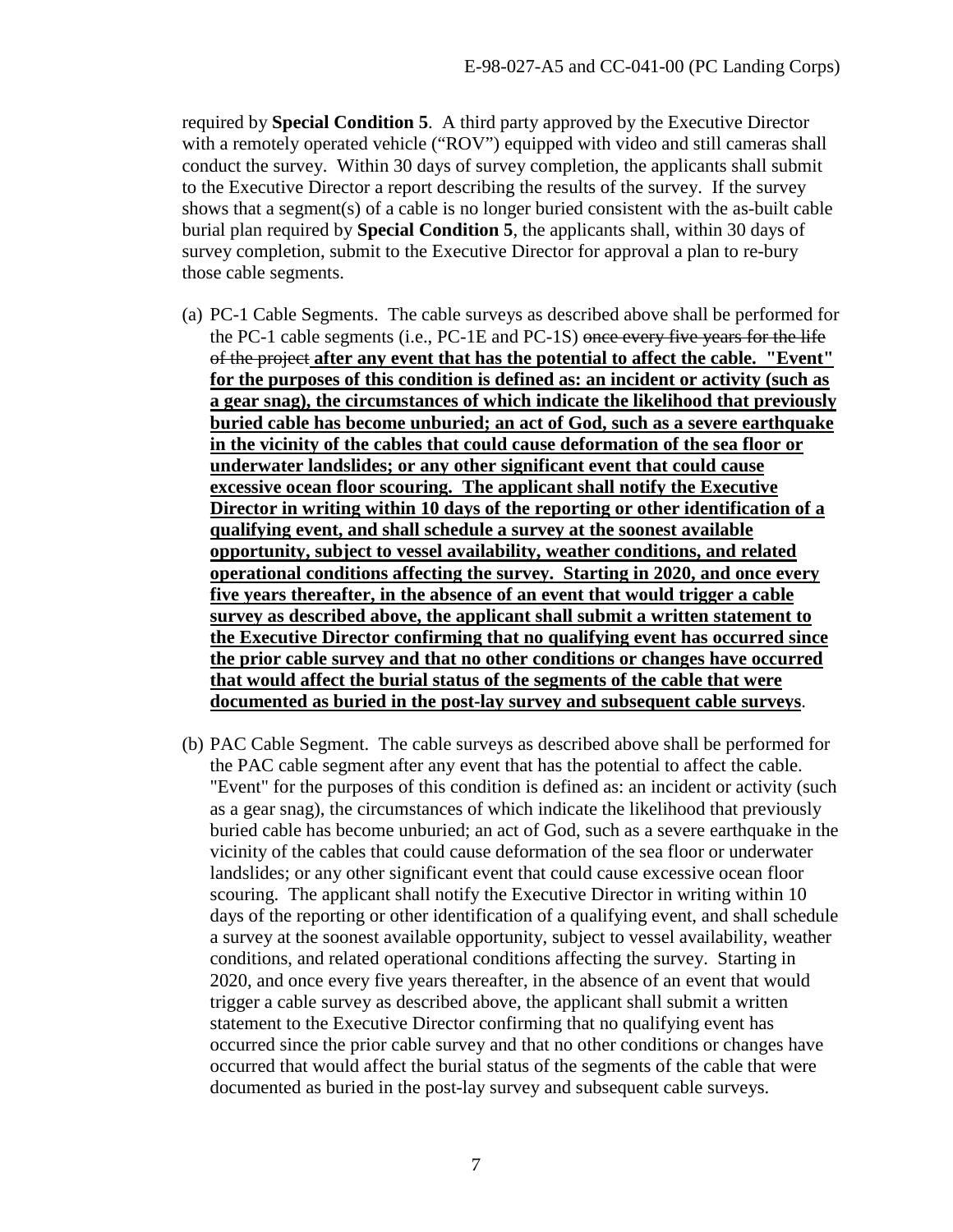PC Landing Corps also proposes to apply the revised condition to the portion of the cable in federal waters.

### <span id="page-7-0"></span>**C. PERMIT AND FEDERAL CONSISTENCY JURISDICTION**

This staff report is a combined analysis for the coastal development permit amendment and the modified consistency certification. The Coastal Commission has original coastal permit jurisdiction over project areas on public trust lands, tidelands, and submerged lands from the mean high tide line to three nautical miles offshore. The portion of the revised project that involves cables buried within State waters (i.e., seaward of the mean high tide line to three nautical miles offshore) required a CDP amendment from the Coastal Commission, and is the subject of this amendment application.

The project also required a federal permit from the United States Army Corps of Engineers, and therefore required a federal consistency certification pursuant to Section 307(c)(3)(A) of the Coastal Zone Management Act (CZMA). For the portion of the project that lies outside the coastal zone in federal waters, PC Landing Corps submitted a modified consistency certification to the Coastal Commission on July 24, 2017. Under 15 CFR § 930.65, the Commission has the authority to review changes to projects (or changed circumstances), to determine whether, with the changes, the project remains consistent with California's Coastal Management Program (CCMP). PC Landing Corps has certified that the activity, as modified, remains consistent with and will be conducted in a manner consistent with the CCMP.

### <span id="page-7-1"></span>**D. OTHER AGENCY APPROVALS**

### **State Lands Commission**

The applicant entered into a lease (No. PRC 8152.1) with the State Lands Commission (CSLC) that authorized the laying of the subject cable segments across State-owned submerged lands and tidelands. This lease requires periodic surveys on the same schedule as the existing requirement of the CDP, that is, once every 5 years. In March 2017, the applicant applied to CSLC to revise the survey requirements of its lease consistent with the proposed CDP amendment described above. The State Lands Commission's lease currently gives, and would continue to give, the SLC authority to require the applicant to perform additional surveys of the cable in the event of natural or human-caused events that may uncover and expose the cable. The CSLC approved the proposed lease amendment on August 17, 2017.

### <span id="page-7-2"></span>**E. MARINE RESOURCES AND COMMERCIAL FISHING**

Section 30230 of the Coastal Act states:

*Marine resources shall be maintained, enhanced, and where feasible, restored. Special protection shall be given to areas and species of special biological or economic significance. Uses of the marine environment shall be carried out in a manner that will sustain the biological productivity of coastal waters and that will maintain healthy populations of all species of marine organisms adequate for long-term commercial, recreational, scientific, and educational purposes.*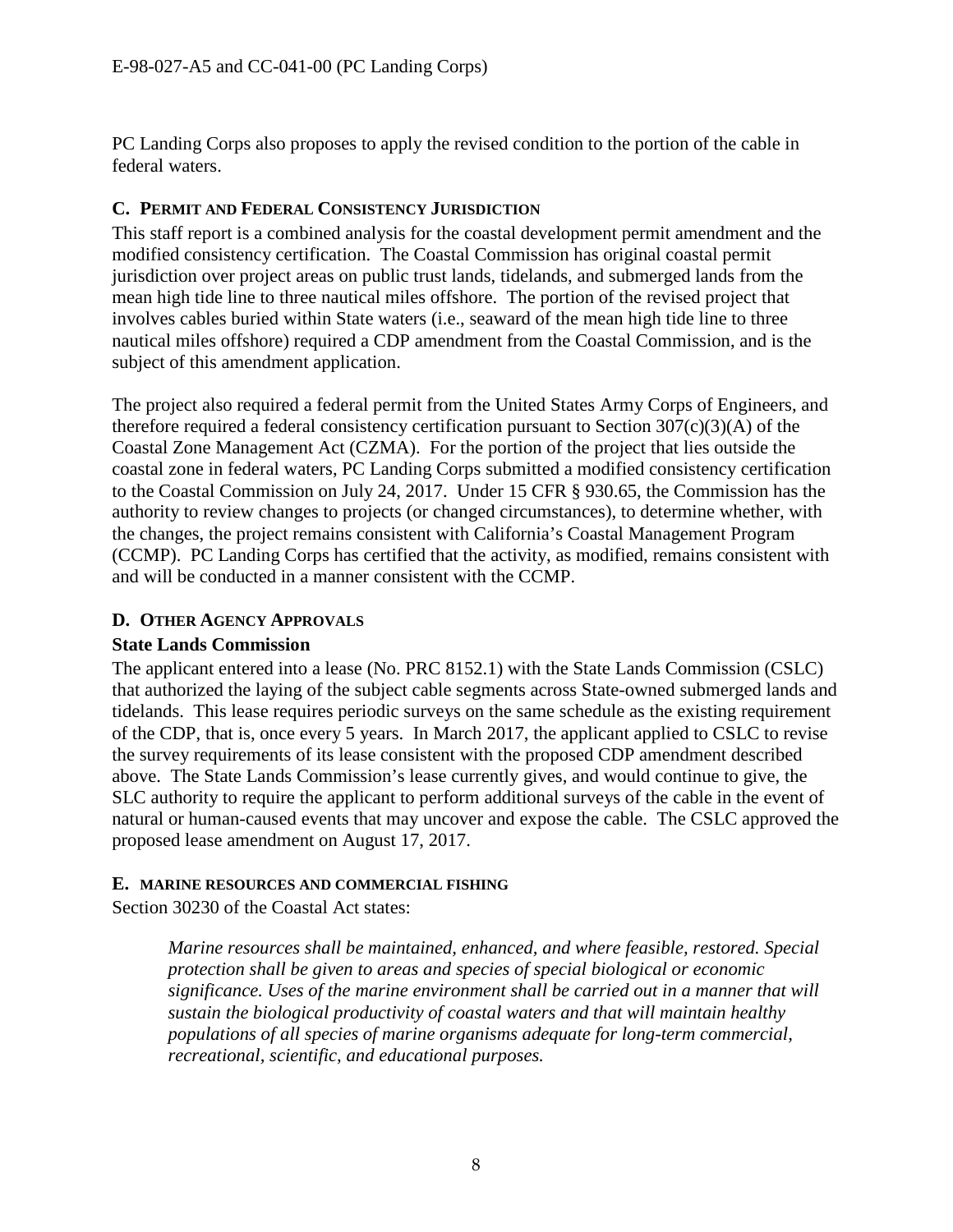Section 30234.5 of the Coastal Act states:

*The economic, commercial, and recreational importance of fishing activities shall be recognized and protected.* 

Key Coastal Act issues addressed in the findings for the original permit include potential adverse effects on coastal resources related to entanglement with the cables. Specifically, the findings addressed concerns that: 1) whales may become entangled with the cables; 2) trawlers may snag their gear on a cable and thus lose gear and fishing time; and/or 3) abandoned trawl nets may get snagged by the cable and entangle and drown marine mammals or other marine wildlife. The Commission required **Special Condition 6** in order to help ensure that the cables remained buried, to reduce the possibility of adverse impacts to marine mammals and commercial fishing from entanglement with the cables.

The proposal to conduct regular burial surveys was first advanced in 1998 by affected commercial fishermen. In response to fishermen's concerns, the cable companies agreed to survey the cable routes at least every two years. The Coastal Commission required **Special Condition 6** to be consistent with the agreement reached with the fishermen.

In 2005, PC Landing Corps submitted an application to amend the CDP to increase the interval between surveys. In support of its proposed amendment, PC Landing Corps cited the results of the two surveys, conducted in 2003 and 2005, that found no new cable exposures, no indication that the cables had moved, and no fishing gear entangled on the cables since the completion of installation in 2001. In addition, PC Landing Corps also argued that each survey causes impacts to coastal resources, including significant emissions of criteria pollutants and greenhouse gases from survey vessel emissions, and space preclusion impacts to commercial fishermen. Reducing the survey interval would reduce these impacts to coastal resources. The Joint Fisheries Liaison Committee agreed with this assessment and supported the proposed five-year survey interval. The Commission concurred with the applicant and approved the CDP amendment in February 2006.

Since the CDP amendment was approved, PC Landing Corps has submitted two additional data sets from surveys conducted in 2010 and 2015. These more recent survey data continue to show that the burial status of the cable has not changed significantly since its installation; 99% of the PC-1 S and PC-1 E cables remain buried. These data are consistent with data from surveys of other marine fiber optic cables approved by the Commission that show that the burial status of cables installed offshore of California have not changed significantly with time.

Based on this new information, PC Landing Corps now proposes to eliminate the requirement to survey the cable every five years and replace it with a requirement to survey only after a natural or anthropogenic "event" that could affect the cable. An "event" is defined to be an incident or activity (such as a gear snag), the circumstances of which indicated the likelihood that previously buried cable has become unburied; or act of God, such as a severe earthquake in the vicinity of the cables that could cause deformation of the sea floor or underwater landslides, or any other significant event that could cause excessive ocean floor scouring. The Commission approved a similar amendment for the PAC cable in December 2016.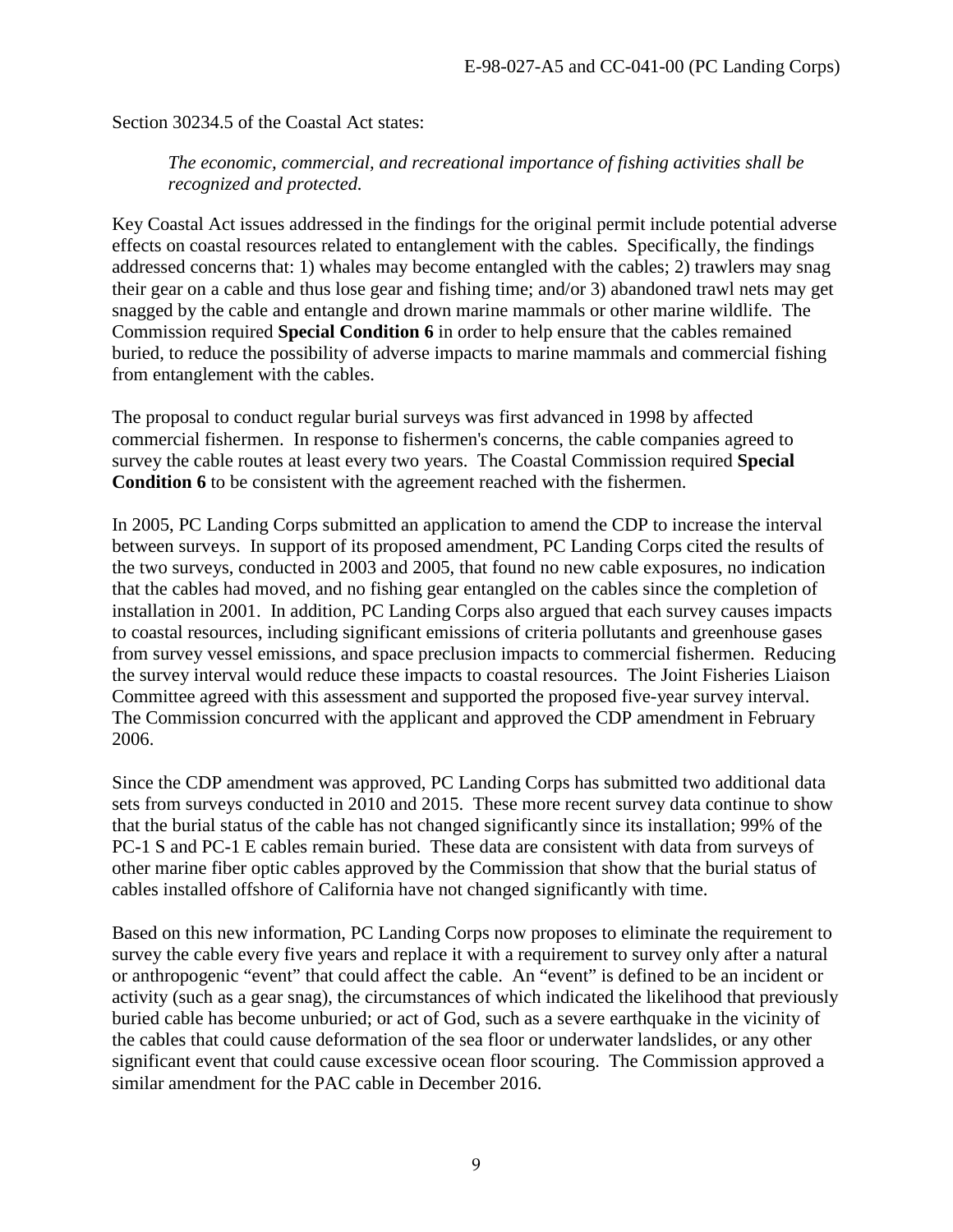As described above, **Special Condition 6**, which required periodic burial surveys of the PC-1 cables, was included in the original CDP to reduce the potential for three types of impacts: 1) whales may become entangled with the cables; 2) trawlers may snag their gear on a cable and thus lose gear and fishing time; and/or 3) abandoned trawl nets may get snagged by the cable and entangle and drown marine mammals or other marine wildlife. In general, data collected during the surveys indicate that the potential impacts described above were avoided at least in part because the cable was buried beneath the seafloor during installation and has remained buried in the years since. Survey results show that once installed and buried in the sediment, the cable has not moved or become exposed. In fact, both PC-1 cables have remained 99% buried since 2005 (including an increase in burial of the PC-1 E cable from 98% to 99% between 2003 and 2005), thus essentially eliminating the potential for whale entanglement or interaction with fishing gear. In support of this conclusion, according to PC Landing Corps, there have been no claims of fishing gear entanglements or other similar impacts since the PC-1 cables were installed in 2001. In addition, the four cable burial surveys have not found any indication of snagged fishing gear or entanglements.

Commercial fishing in the San Luis Obispo area has fundamentally changed since the PAC cable was installed. Morro Bay and San Luis Obispo experienced a significant decline in fishing activity between 2000 and 2008 due to declines in fish stocks, unpredictable markets, and the cyclical nature of high value and high volume fish species.<sup>[3](#page-9-0)</sup> In addition, actions by regulatory agencies and non-profits specifically reduced the intensity and extent of trawling in the vicinity of the cable. Between 2008 and 2012, the fishing industry in Morro Bay rebounded, driven by expansion into new markets and fisheries. Trawling activity, however, remains limited, with only two trawl vessels actively fishing in the area. The decline in trawlers further reduces the likelihood of an interaction between the cable and fishing gear in the future.

Current fishing methods and equipment pose less of a risk of interaction with subsea fiber optic cables than trawling. The three most popular fishing methods in the project area are baited traps, line catch and seine nets. Line catch and seine nets do not have any interaction with the seabed and are thus not susceptible to adverse impacts associated with the cable. Baited traps consist of a metal or plastic trap that rests on the seafloor and is attached to a float line with a buoy at the surface. If a cable is suspended or lying on the surface of the seafloor, it could potentially interfere with the baited trap, resulting in the loss or damage to the trap. However, the PC-1 cables are buried along 99% of their total length and 100% buried in areas where baited trap fishing is active, thus eliminating interactions with baited traps. Thus, impacts to fisherman due to snags and lost fishing time are and are expected to remain insignificant.

Furthermore, as pointed out in the 2006 permit amendment, the burial surveys result in impacts to marine resources and fishing interests. Survey vessels required to conduct the surveys generate combustion emissions including criteria pollutants,  $CO<sub>2</sub>$  and other greenhouse gases. During transit to and from the project site, and during the surveys, survey vessels have the potential to collide with marine mammals and/or result in avoidance of the project area by marine species while surveys are being conducted. Finally, the presence of survey vessels creates a nuisance for fishermen who are forced to avoid the survey areas or remove traps along

<span id="page-9-0"></span> $\overline{a}$  $^{\rm 3}$  Lisa Wise Consulting 2008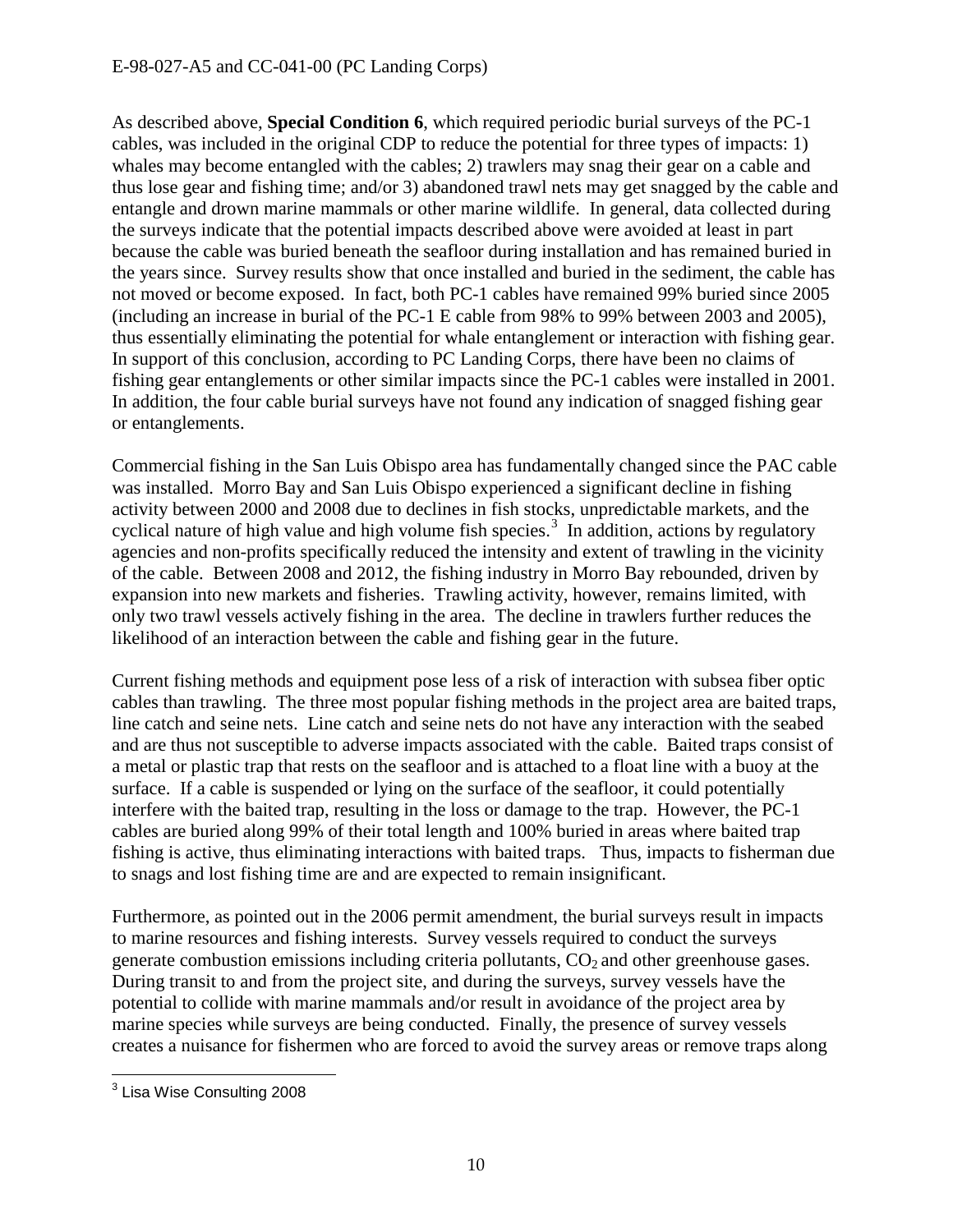the survey route prior to the surveys taking place. In the interest of avoiding this disturbance in the future, commercial fishermen support the proposed amendment (see [Exhibit 2\)](https://documents.coastal.ca.gov/reports/2017/9/w23a/w23a-9-2017-exhibits.pdf).

The Commission agrees with PC Landing Corps that adverse impacts to marine resources and fisherman are not likely to be significant in the future, as long as the cable remains buried. Survey data from the last fifteen years that was not available when the cable was first approved indicate that under normal oceanic conditions, the cable is not expected to move or become exposed. Under these circumstances, the adverse impacts caused by surveys are likely to outweigh the benefit of conducting the surveys. Thus, marine resources and fishing activities are best protected by removing the requirement for periodic surveys. It is important to note, however, that these conclusions rely on the persistence of normal oceanic conditions and the absence of any unanticipated incident or event that has the potential to expose the cable. To address this concern, the amendment includes language that requires PC Landing Corps to conduct a cable survey after any natural or anthropogenic event, such as an earthquake or tsunami or a gear snag, which has the potential to expose the cable. Further, PC Landing Corps is required to submit a statement to the Executive Director every five years confirming that no qualifying event has occurred and that no other conditions or changes have occurred that would affect the burial status of the cable.

With the amended condition in place, marine resources and fishing interests will continue to be protected. The Commission therefore finds that eliminating the requirement for periodic surveys but retaining the requirement that the applicant conduct a survey after an event that has the potential to expose the cable is consistent with the marine resources and commercial fishing policies (Sections 30230 and 30234.5) of the Coastal Act.

# <span id="page-10-0"></span>**F. CALIFORNIA ENVIRONMENTAL QUALITY ACT**

(Applies to the CDP amendment only.)

Section 13096 of the Commission's administrative regulations requires Commission approval of coastal development permit applications to be supported by a finding showing the application, as modified by any conditions of approval, to be consistent with any applicable requirements of the California Environmental Quality Act (CEQA). Section 21080.5(d)(2)(A) of CEQA prohibits approval of a proposed development if there are feasible alternatives or feasible mitigation measures available that would substantially lessen any significant impacts that the activity may have on the environment. Based on information derived from surveys that have been performed thus far, elimination of periodic burial surveys will not materially increase the likelihood of the environmental effect that the surveys are intended to detect, namely, the uncovering of the cables. Furthermore, such a reduction will reduce the environmental effects associated with performing the surveys (e.g., air emissions from survey vessels and potential conflicts with commercial fishing along the cable survey routes). The project as amended by the conditions of approval described herein incorporates mitigation measures to avoid any significant environmental effects under the Coastal Act and the CEQA. There are no less environmentally damaging feasible alternatives or mitigation measures.